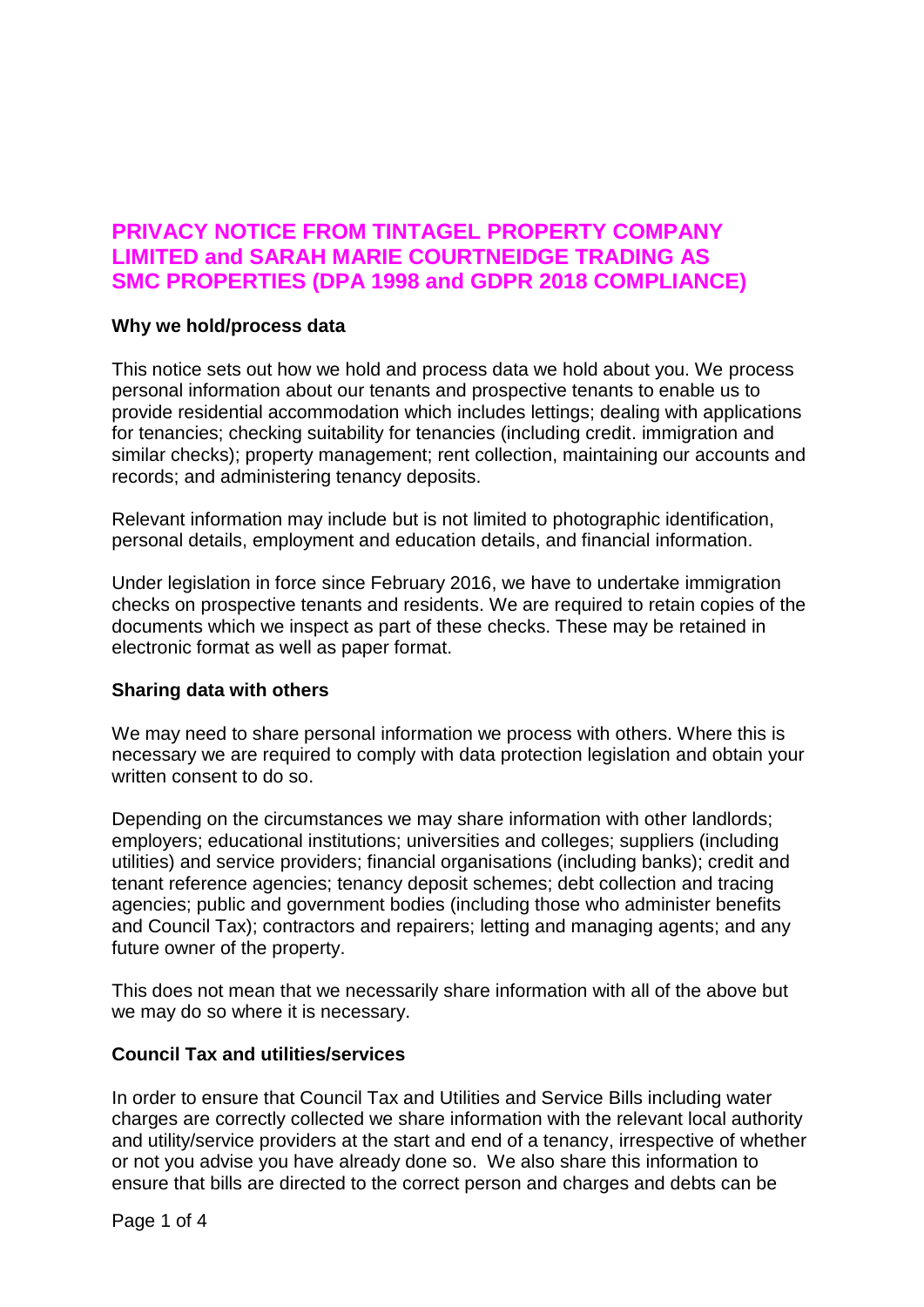collected. By law, in certain areas, information about who occupies a property has to be passed to water companies. In all other areas although this is voluntary.

# **Why we use your personal information**

Personal information which you supply to us may be used in a number of ways, for example to make decisions about whether or not to let the property to you; for fraud prevention; for accounting and auditing purposes, for property management or for debt collection.

# **Personal Information Security**

- Electronic documents are retained on a secure password protected PC.
- Backup data is held via a password protected cloud service and separate password protected hard drive.
- High entropy passwords are used.
- Paper documents are retained in secure locked filing cabinets.
- All Tenant's personal data in paper format is destroyed at the end of the tenancy unless we are required to retain it as evidence in Court proceedings, for example, during an eviction process.
- Every effort is made to delete all personal information relating to a Tenant once the tenancy has ended, particularly copies of photographic ID, Right to Rent Checks and Referencing Applications. Whilst we cannot guarantee deletion of every single personal document at that time, we will continue to retain it securely and continue to delete it over time.
- No personal information, other than a forwarding address for billing purposes, will be passed onto a third party either within or outside the United Kingdom.

# **Right to obtain information**

You have the right to request a copy of the information that we hold about you. We want to make sure that your personal information is accurate and up to date. You may ask us to correct or remove information if this is inaccurate. To request this information please write or email us.

**THE DATA PROTECTION ACT 1998** (DPA 1998) is an act of the United Kingdom (UK) Parliament defining the ways in which information about living people may be legally used and handled. The main intent is to protect individuals against misuse or abuse of information about them. The DPA was first composed in 1984 and was updated in 1998. Go to [https://en.wikipedia.org/wiki/Data\\_Protection\\_Act\\_1998](https://en.wikipedia.org/wiki/Data_Protection_Act_1998) for detailed information.

To conform to Data Protection Regulations when Great Britain leaves the EU, from April 2018, **GENERAL DATA PROTECTION REGULATION** (**GDPR**) applies to processing carried out by organisations operating within the EU. It also applies to organisations outside the EU that offer goods or services to individuals in the EU.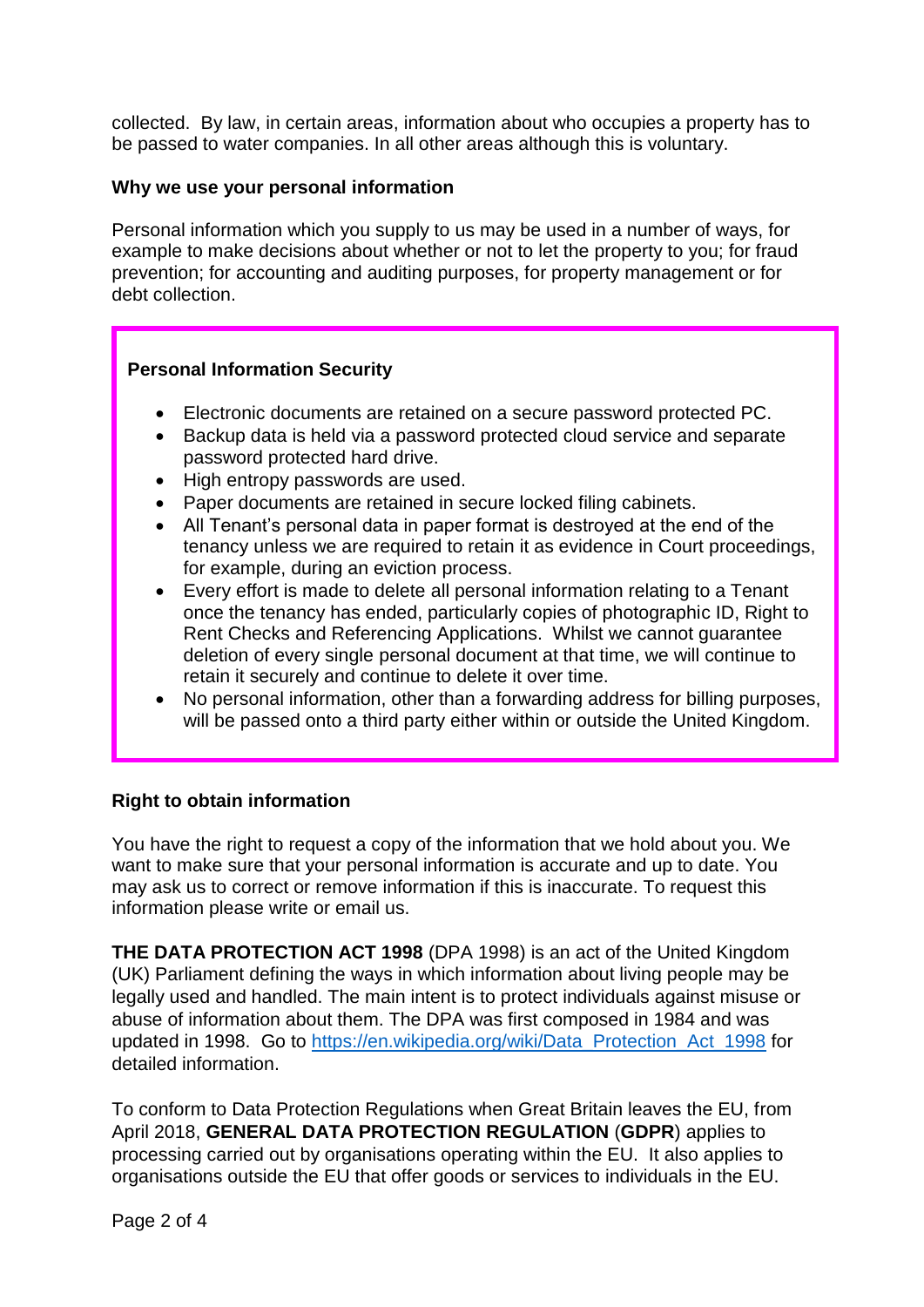The new regulations place more emphasis on an organisation being accountable for maintaining personal data and being transparent about their lawful basis for its processing. Go to [https://en.wikipedia.org/wiki/General\\_Data\\_Protection\\_Regulation](https://en.wikipedia.org/wiki/General_Data_Protection_Regulation)

Article 5(2) of GDPR 2018 specifies:

*"the controller shall be responsible for, and be able to demonstrate, compliance with the principles."*

Your Property Manager is the Data Controller and Data Processor for your personal data on behalf of your Landlord.

The text of DPA 1998 contains six major sections called Parts, followed by sixteen explanatory notes called Schedules. The Parts outline the basic rights of data subjects, methods in which data may be handled by those who possess it, special exemptions and modes of enforcement. The Schedules explain the Parts in greater detail and elaborate on diverse contingencies and legal interpretations.

The fundamental principles of DPA 1998 and Article 5 of GDPR 2018 specify that personal data must be:

*"a) processed lawfully, fairly and in a transparent manner in relation to individuals;*

*b) collected for specified, explicit and legitimate purposes and not further processed in a manner that is incompatible with those purposes; further processing for archiving purposes in the public interest, scientific or historical research purposes or statistical purposes shall not be considered to be incompatible with the initial purposes;*

*c) adequate, relevant and limited to what is necessary in relation to the purposes for which they are processed;*

*d) accurate and, where necessary, kept up to date; every reasonable step must be taken to ensure that personal data that are inaccurate, having regard to the purposes for which they are processed, are erased or rectified without delay;*

*e) kept in a form which permits identification of data subjects for no longer than is necessary for the purposes for which the personal data are processed; personal data may be stored for longer periods insofar as the personal data will be processed solely for archiving purposes in the public interest, scientific or historical research purposes or statistical purposes subject to implementation of the appropriate technical and organisational measures required by the GDPR in order to safeguard the rights and freedoms of individuals; and*

*f) processed in a manner that ensures appropriate security of the personal data, including protection against unauthorised or unlawful processing and against accidental loss, destruction or damage, using appropriate technical or organisational measures."*

We believe this document satisfies the conditions of both DPA 1998 and GDPR 2018.